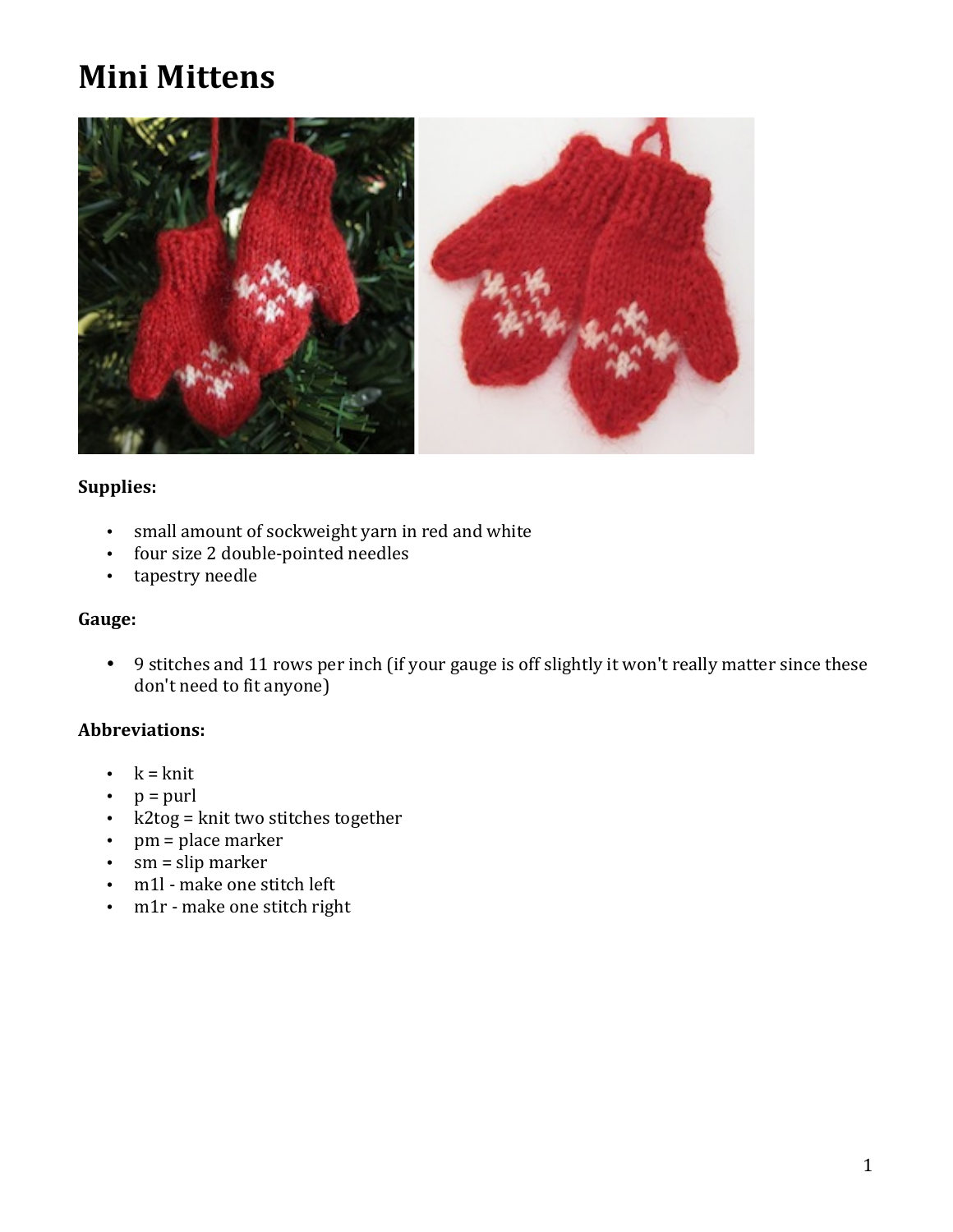# **Snowflake Chart:**

| 9              |  |  |  |  |  |  |  |  |  | 9 |  |
|----------------|--|--|--|--|--|--|--|--|--|---|--|
| 8              |  |  |  |  |  |  |  |  |  | 8 |  |
| ⇁              |  |  |  |  |  |  |  |  |  | 7 |  |
| 6              |  |  |  |  |  |  |  |  |  | 6 |  |
| 5              |  |  |  |  |  |  |  |  |  | 5 |  |
| 4              |  |  |  |  |  |  |  |  |  | 4 |  |
| 3              |  |  |  |  |  |  |  |  |  | 3 |  |
| $\overline{2}$ |  |  |  |  |  |  |  |  |  | 2 |  |
| 1              |  |  |  |  |  |  |  |  |  | 1 |  |

#### **Cuff:**

Cast on 18 stitches. Leave a long tail on one of the mittens. Join in a circle being careful not to twist. Place a maker to mark the end of a round.

Work in  $k1p1$  ribbing for  $\frac{3}{4}$  inch

### **Hand:**

Row 1: Change to stockinette, increase 1 stitch at the end of the row (19 stitches) Row 2:  $k9$  stitches, pm, m1r, k1, m1l, pm, k9 (21 stitches) Row 3: knit Row 4:  $k9$ , sm,  $m1r$ ,  $k3$ ,  $m1l$ , sm,  $k9$  (23 stitches) Rows 5- 6: knit Row 7:  $k9$ , sm,  $m1r$ ,  $k5$ ,  $m1l$ , sm,  $k9$  (25 stitches) Rows  $8 - 9$ : knit (if you are doing the snowflake chart start it on row 9) Row 10: k9, sm, m1r, k7, m1l, sm, k9 (27 stitches) Rows 11-12: knit Row 13: k9, put the nine stitches in between the markers on a scrap piece of yarn, cast on one stitch using the backwards loop cast on,  $k9$ Row 14: k9, k2tog, k9

Work in stockinette until hand of mitten is about 1  $\frac{1}{2}$  inches

#### **Top** of Hand:

Row 1: k7, k2tog, k7, k2tog (16 stitches) Row 2: knit Row 3: k2, k2tog, k2, k2tog, k2, k2tog, k2, k2tog (12 stitches) Row  $4: k1, k2tog, k1, k2tog, k1, k2tog, k1, k2tog (8 stitches)$ Row 5: k2tog, k2tog, k2tog, k2tog (4 stitches)

Cut the yarn leaving a tail. Put the tail on the tapestry needle and weave through the stitches on the needle. Pull tight to close. Pull the yarn inside the mitten and weave in ends.

## **Thumb:**

Put thumb stitches on 3 needles Rows  $1 - 3$ :  $k$